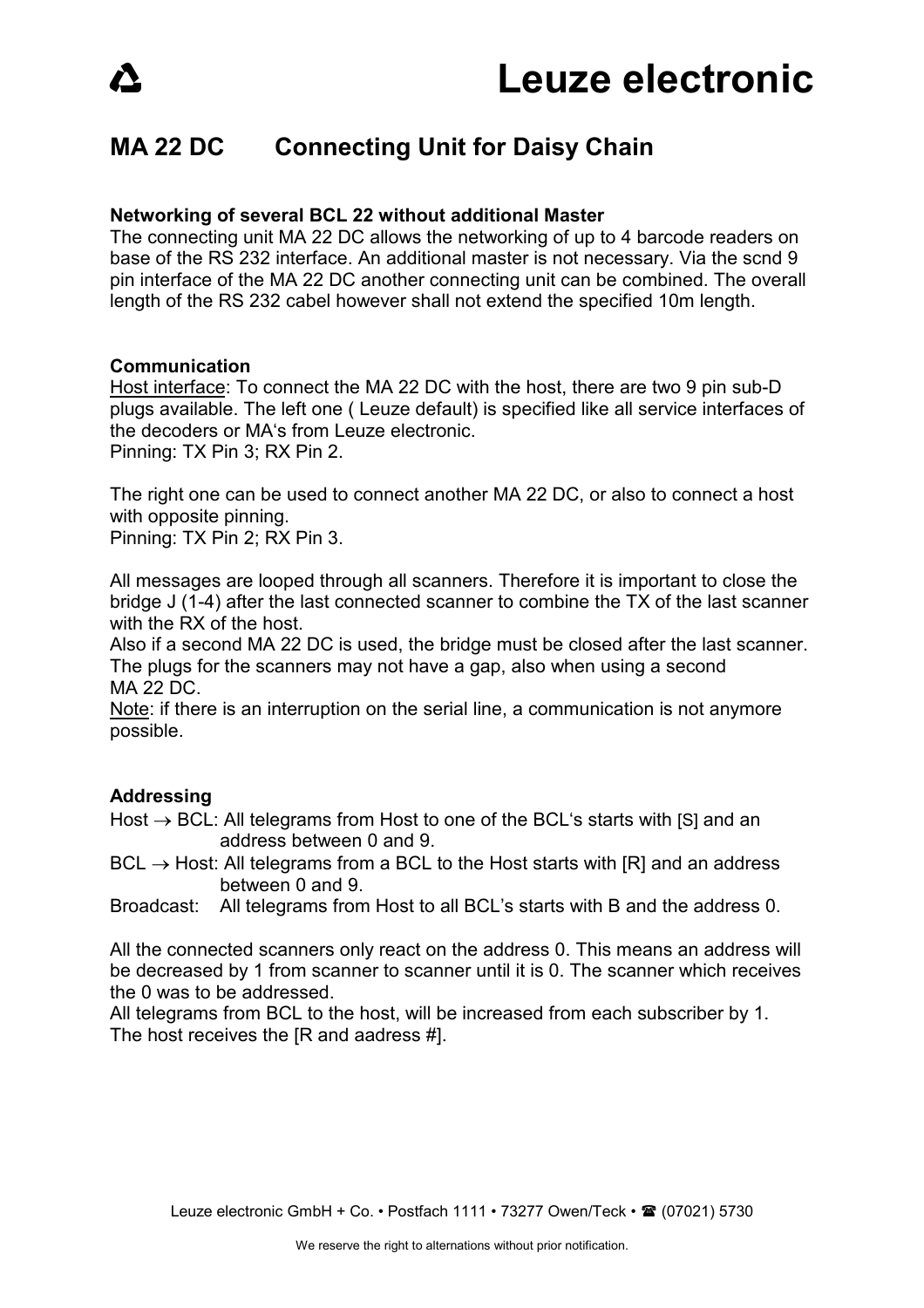### **Example**

**Fig 1:** With 4 BCL's, the following communication takes place. (E.g.:Transmitting a [V]-command to BCL # 2).





**Fig 2**: straight cable to the host; 2 BCL 22 (E.g.: Reset [H] to all connected (Broadcast) BCL 22).



Leuze electronic GmbH + Co. • Postfach 1111 • 73277 Owen/Teck • <sup>2</sup> (07021) 5730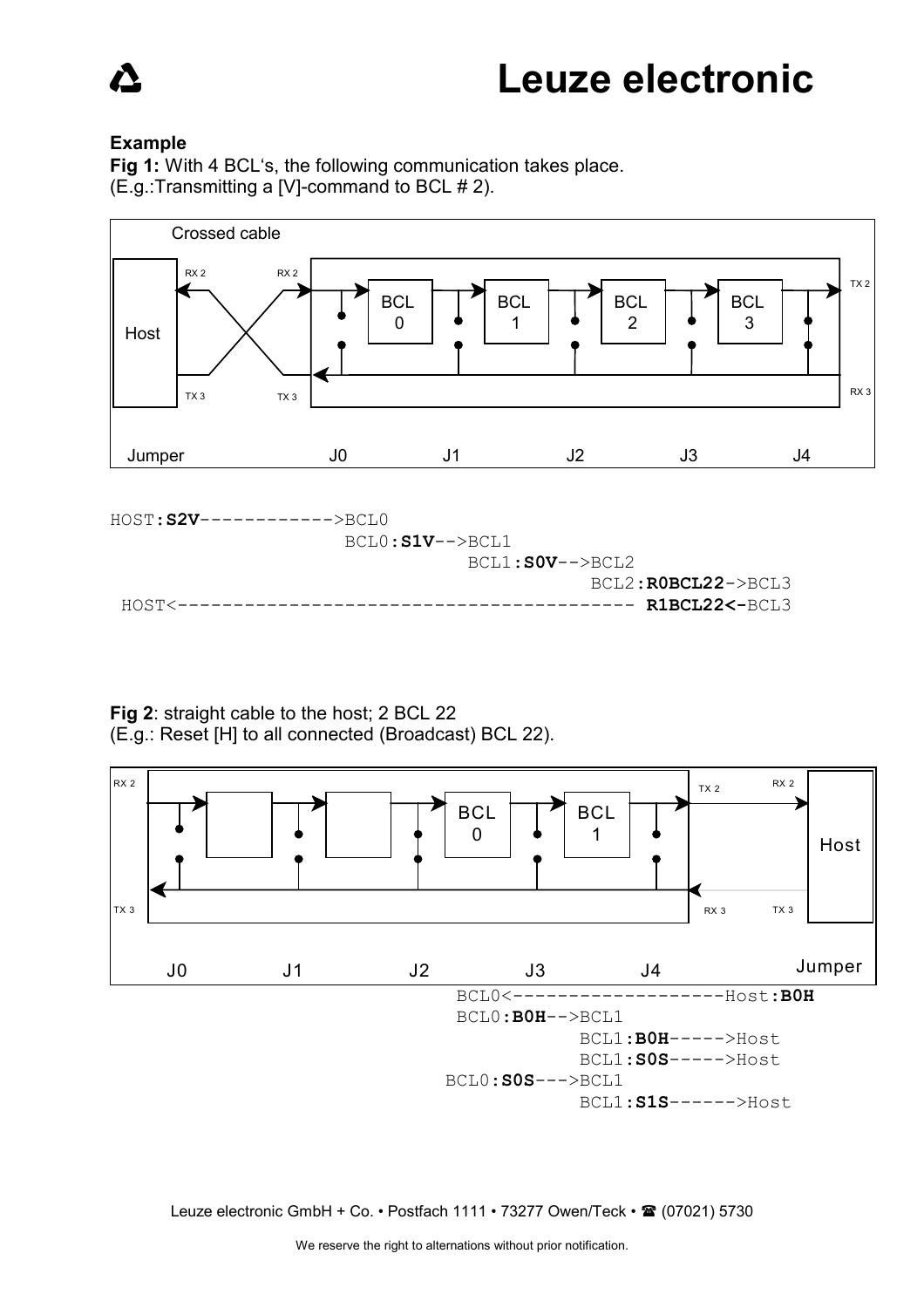# Leuze electronic

### **Commands**:

 $S =$  Transmit address scanner #;

- $R =$  Reaction of scanner #;
- $B =$  Broadcast: Command to all subscriber.

### Stuctur.:Example with 4 subscriber (Scannern) Address 0; Address 1; Address 2; Address 3

| Command                                       | Online com.  | <b>Address</b> | String             | Reaction                       |
|-----------------------------------------------|--------------|----------------|--------------------|--------------------------------|
| Software version                              |              | 3              | S <sub>3</sub> V   | R0 + SW Vers.                  |
|                                               | $\vee$       | 0              | S <sub>0</sub> V   | R <sub>3</sub> + SW Vers.      |
| Activation of the                             | $\ddot{}$    |                | $S1+$              | R2[DATA]                       |
| scanner                                       |              |                |                    |                                |
| AutoConfig activate                           | $CA+$        | $\overline{2}$ | $S2CA+$            | R <sub>1</sub> C <sub>S0</sub> |
| AutoConfig read                               |              |                |                    | R <sub>1</sub> [DATA]          |
| AutoConfig memory                             | CA-          | 2              | S <sub>2</sub> CA- | R <sub>1</sub> C <sub>S0</sub> |
| Broadcast / activation<br>of the scanner      | $B0 (e.g.+)$ | all            | $B0+$              | all activ                      |
| Broadcast /<br>deactivation of the<br>scanner | $B0 (e.g.-)$ | all            | <b>B0-</b>         | all deactive                   |

All Online-Commands (compare operating manual BCL 22) can be used.

### BCL Config Default

All commands – addresses and online-strings- can be transmitted via the standard terminal program of the BCL Config software (or other terminal programs).

### BCL Config Setup Daisy Chain

The BCLConfig Program offers besides the default a comfortable setup alternative. In the menu "*options: Config serial device: Protocol*", one can choose the mode *Daisy Chain*. This alternative offers the advantage that the subscriber can be choosen and the program automatically adds the address parameters [S+ address]. Also the upload and download of parameters can be made.

The address can be choosen "*Options: Device Id increment / decrement*" or via hot key. Ctrl I for increment

Ctrl D for decrement

The command *Broadcast* is in this menu not possible. This can only be made in the standard set up *Protokoll multiNet slave*.